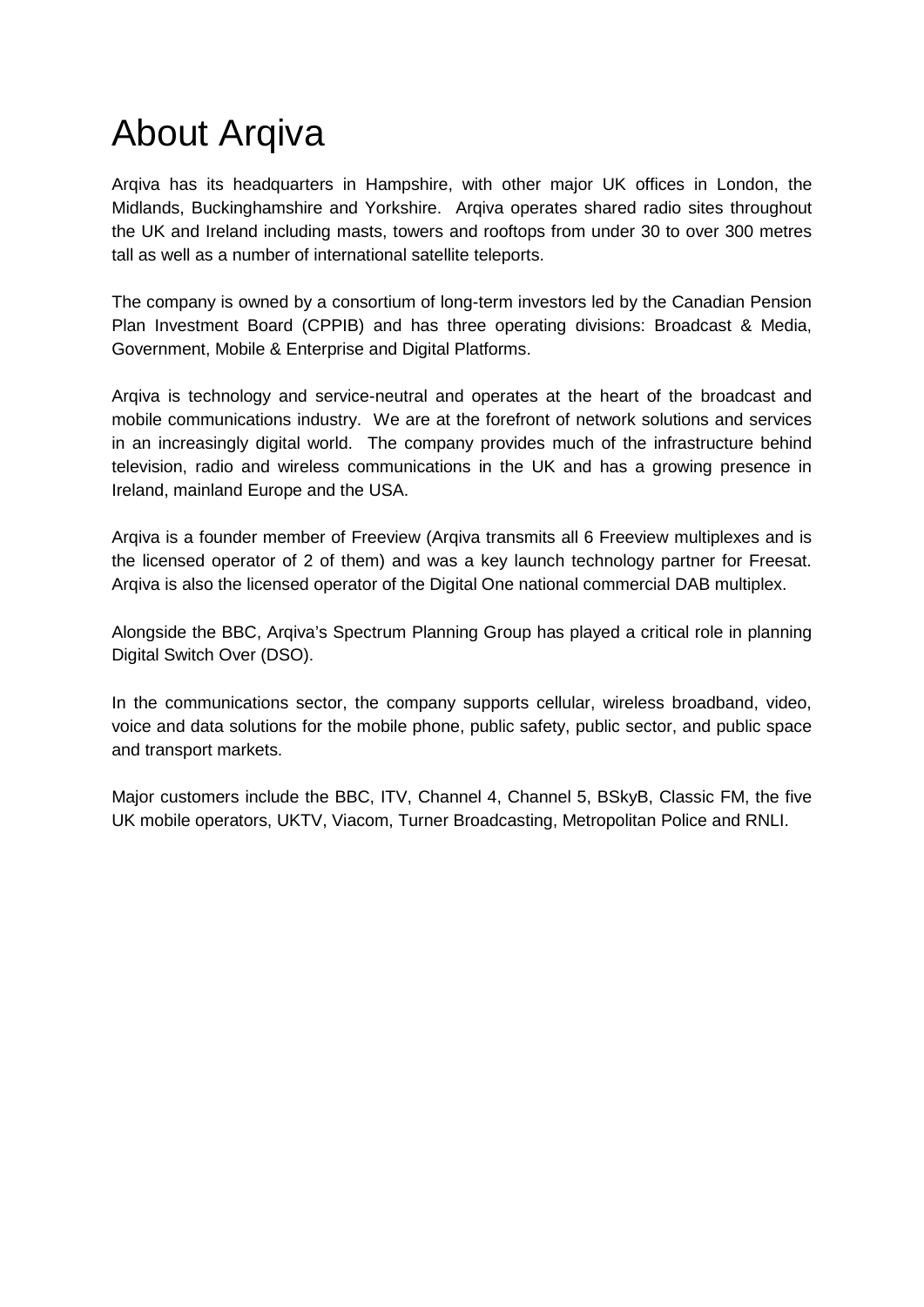## **Executive Summary**

Arqiva welcome the opportunity to respond to Ofcom's consultation and is generally supportive of the proposals for TV White Space Device (WSD) requirements put forward in this consultation although we do note some issues for clarification as set out in our responses to Ofcom's questions.

Our principle concern relates directly to the potential disruption that these licence exempt services may cause to licensed users of the UHF spectrum, i.e. Broadcast, PMSE and Mobile services, and in particular broadcast DTT reception. Whilst we recognise that coexistence issues will be the subject of a separate and later consultation by Ofcom we emphasise that any decisions taken to introduce White Spaces services to the interleaved spectrum in the UHF band should be based on the objective of avoiding harmful interference to existing licensed users. Whilst the device proposals put forward by Ofcom as part of this consultation seem sensible, subject to the minor issues that we raise being addressed, there still remains uncertainty about the coexistence arrangements that will be implemented to allow white space services to be introduced and hence we reserve our position on this aspect until we understand further Ofcom's proposals in the consultation planned later in 2013.

Finally, we note some reservations with regard to the relevance of the Impact Assessment provided in the consultation document and most notably its reflection on previous economic assessments which were prepared prior to recent studies<sup>[1](#page-1-0)</sup> undertaken by the BBC and Arqiva to determine the actual availability of White Space spectrum. Furthermore, it would seem inappropriate to judge the future viability of White Space services in isolation of the coexistence framework which Ofcom will consult on later in 2013.

Arqiva's detailed responses to Ofcom's consultation questions are set out below;

<span id="page-1-0"></span>http://stakeholders.ofcom.org.uk/binaries/consultations/uhfstrategy/statement/BBC\_Arqiva\_preliminary.pdf.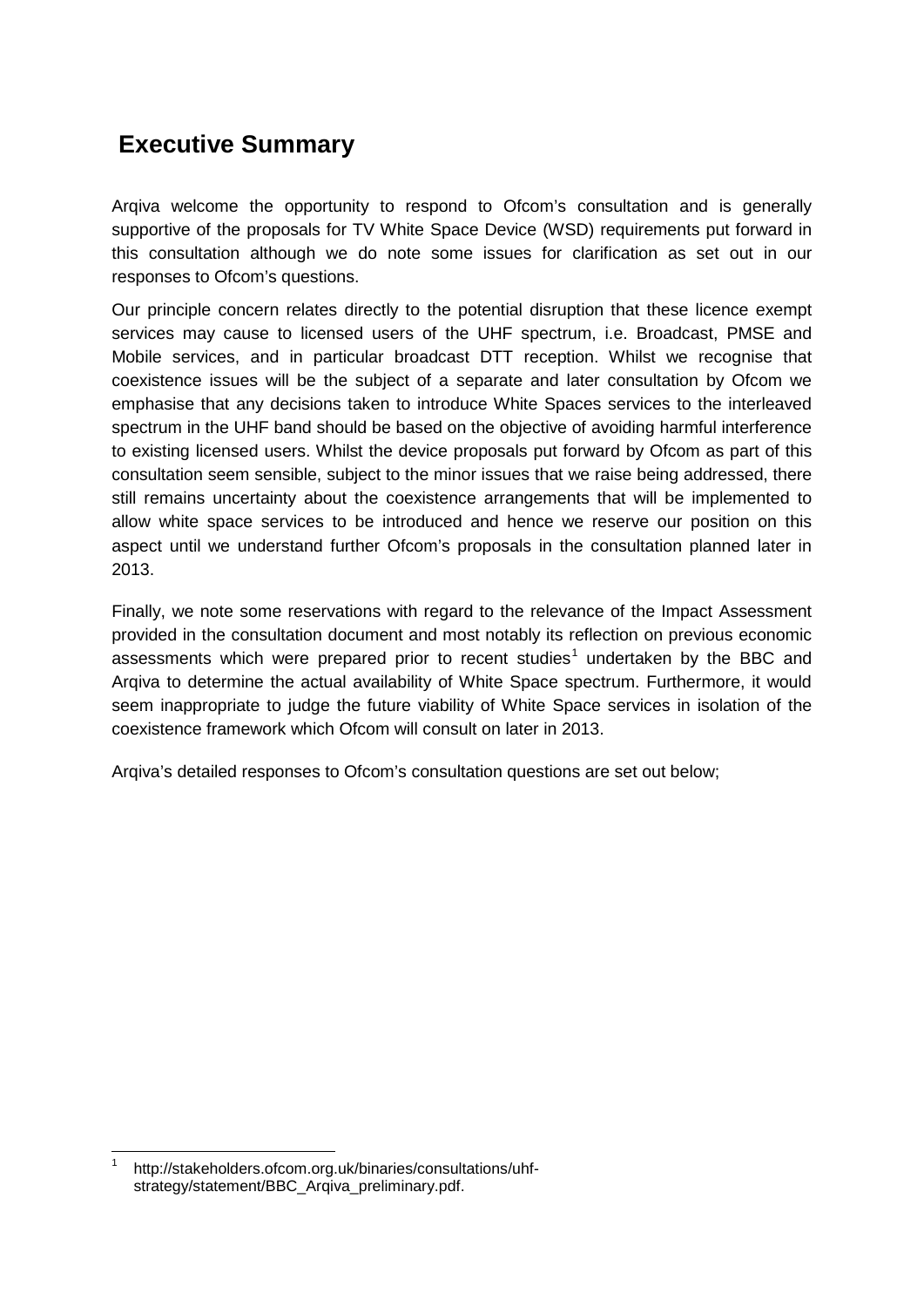#### **Question 1: Do you agree with our approach to defining the various categories of WSDs?**

Arqiva are supportive of the arrangements proposed by Ofcom although we wish to raise a number of issues.

Section 5.11 – Slave Horizontal Geo-location:

Slave devices are not required to provide mandatory geo-location information to the database in order to calculate EIRPs for devices. For slaves that do not geo-locate, the database will calculate the master device coverage area. It will be assumed that associated slave devices can operate at any location within this calculated coverage area and the EIRP of the slave devices will depend upon the most restricted DTT pixel within the coverage area. However in order to accurately calculate the coverage area, and in addition to the existing mandatory parameters which must be exchanged between the master device and the database (for example: horizontal geo-location, device type, emission class and radio or technology ID) two further technical parameters must be identified. These should include the slave WSD antenna gain and the modulation mode. If the modulation mode is hierarchical, adaptive or not known, then the most robust modulation mode should be used in order to calculate the maximum coverage of the master device.

Section 5.12 – Vertical geo-location:

Vertical geo-location capability is optional for both the Master and Slave devices. When vertical geo-location is not declared by the WSD, a conservative height is assumed dependent upon the device type reported by the master WSD to the data-base. Type A devices are defined to have an external fixed antenna, Type B can be a combination of mobile/portable or fixed, and either in-door or outdoor with an integrated antenna. However it is not clear from the Consultation document what the explicit reference geometries for each type of device would be. It would be sensible to assume a conservative reference geometry of 10m or clutter height for Type A devices. Furthermore, it is not clear what should be assumed for the so-called "relaxed" reference geometry for type B devices.

With regard to White Space Device categories, Ofcom have included definitions in the consultation document for Type A and Type B devices, on which we have the following comments:

The definition of Type A devices is clear relating as it does to any device where the antenna is at a fixed, outdoor location (e.g. on a building or external structure)

The double negative terminology used by Ofcom for Type B devices introduces a degree of ambiguity in the definition which makes it more difficult to be definitive about the adequacy of Ofcom's proposed arrangements for managing interference from these devices.

It would be helpful therefore if these definitions could be reviewed by Ofcom to ensure that less ambiguous and more understandable terminology is used in the definition of Type B devices and hence a fair judgement made about the appropriateness of the proposals.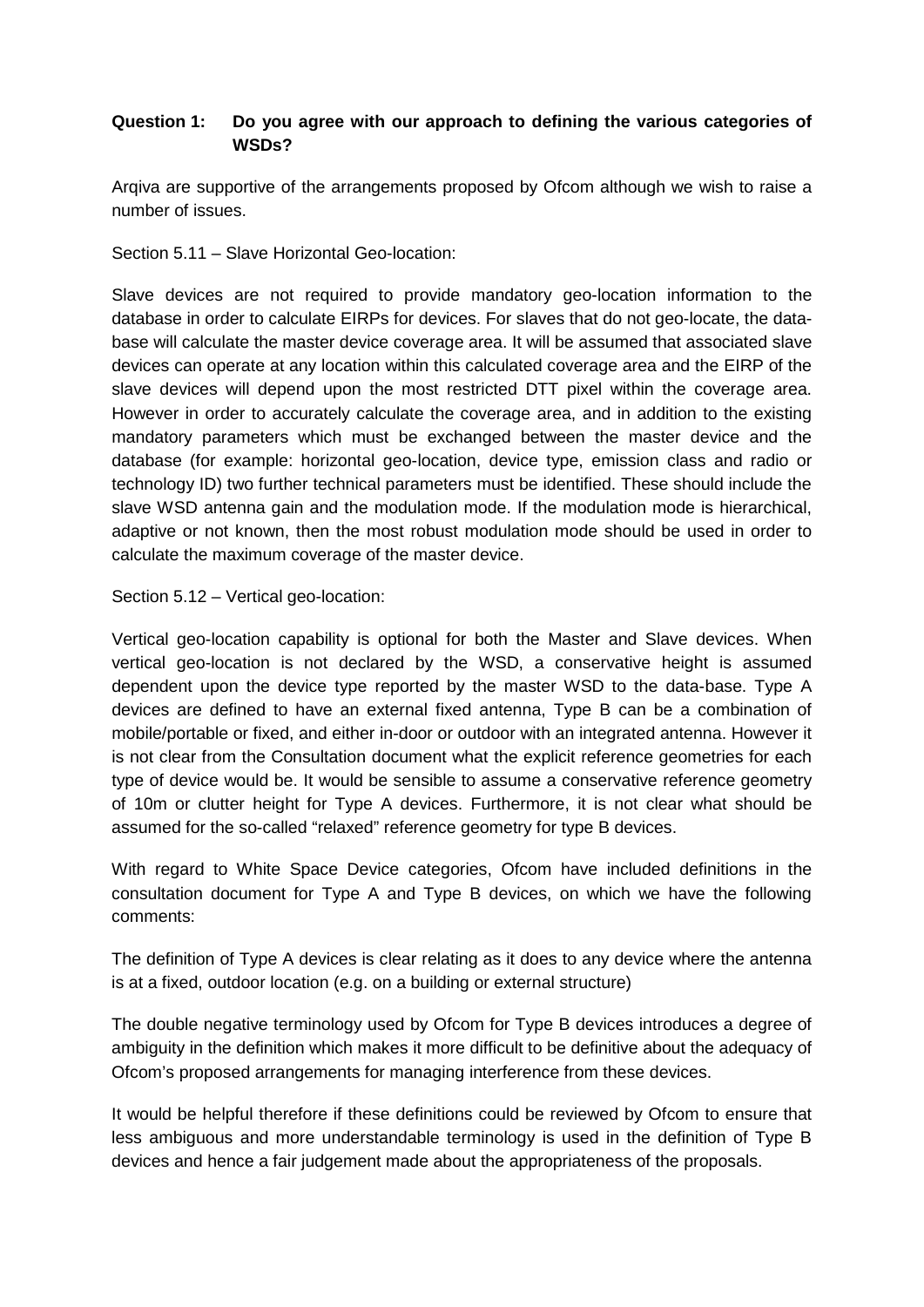Section 5.18 states that the device type must be declared by the manufacturer. It is difficult to envisage how the device manufacturer will be able to declare this as they can not be certain whether the antenna will be mounted on a moving or non-moving platform or will be located indoors or outdoors.

#### **Question 2: Do you agree with our proposed sequence of operations for WSDs?**

Ofcom's approach seems sensible and we are supportive of the proposed sequence of operations.

#### **Question 3: Do you agree with our proposed additional operational requirements for master WSDs?**

We are supportive of Ofcom's proposed additional operational requirements for master WSDs but note the following issues.

Multi-channel operation (sections 5.61 to section 5.63):

Arqiva is supportive of Ofcom's approach to determining the EIRP limits for WSDs operating over multi UHF channels. However existing protection ratio values used for the calculation of the EIRP of the WSD are based on single UHF channel occupancy. We expect that the protection ratios for contiguous multi-channel WSDs will be similar to single UHF channel devices; however no tests have been conducted to determine protection ratios when a single WSD is configured to operate over non-contiguous multi-UHF channels. Argiva requests that appropriate multi-channel protection ratio tests are undertaken which are configured to establish whether modified protection ratios are needed in order to calculate WSD EIRPs.

Security for the Master Device and the White Space Database (sections 5.68 to 5.70)

It would appear that the security of the connection between the Master WSD and the WSD database may well be adequately protected if the IETF-PAWS proposals currently under development are adopted.<sup>[2](#page-3-0)</sup>. This task group is expected to publish its initial draft specifications in the spring of 2013. The protocol will define both the database discovery mechanism, and the security mechanisms required on the master WSD to WSD database link to ensure that security between the two entities is not compromised. We would however ask that Ofcom review the proposals currently under development and advise whether they believe that they are appropriate for the UK.

Security mechanisms between the Master and Slave devices

Arqiva expects that a number of user-application specific WSD technologies will be in use with each technology varying in the way that it secures the data exchange between the Master and its associated Slave devices. Whilst Arqiva accepts that the methods of security will vary dependent upon the technology, we seek to further understand how Ofcom will determine if the technology specific security measures are appropriate in order to adequately

<span id="page-3-0"></span> $2$  IETF-PAWS (Internet Engineering Task Force – Protocol to Access White Space Database) communication protocol